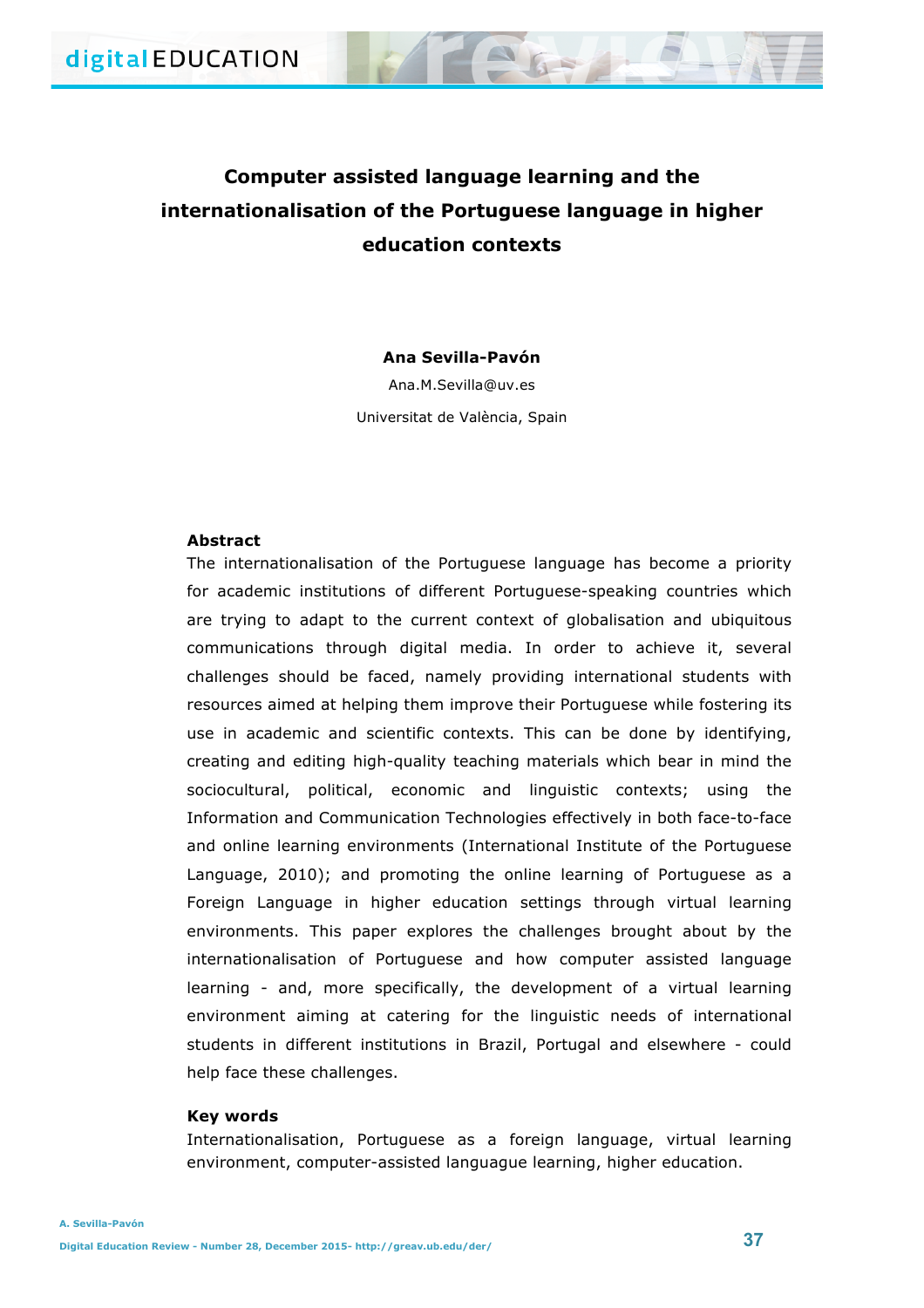# **I. Introduction**

The internationalisation of the Portuguese language has become a priority for academic institutions of different Portuguese-speaking countries which are trying to adapt to the current context of globalisation and ubiquitous communications through digital media. In order to achieve the goal of internationalising Portuguese, several challenges should be faced, namely providing international students with resources aimed at helping them improve their Portuguese while fostering the use of this language in academic and scientific contexts. Facing these challenges involves making educational, political and diplomatic efforts which can help Portuguese occupy an important position in the global context (International Institute of the Portuguese Language, 2010). This position would thus match the relatively significant economic and political importance of Portuguese-speaking countries such as Brazil.

In spite of being an international language, Portuguese has not fully achieved internationalisation. In order to achieve this, the *Brasilia Action Plan for the Promotion, Dissemination and Projection of the Portuguese language* (BAPPDPPL, International Institute of the Portuguese Language, 2010) suggests that the steps to be taken are: identifying, creating and editing high-quality teaching materials which bear in mind the sociocultural, political, economic and linguistic contexts in which they are used; and using the Information and Communication Technologies effectively in both face-to-face and online learning environments, as reported by the aforementioned document.

In this context, it is suggested that it would be beneficial to adopt a computer assisted language learning (CALL) approach to face the challenges. Following this approach, a virtual learning environment (VLE) could be developed with a view towards fostering internationalisation by means of promoting free self-access online learning of the Portuguese language in higher education settings. In this way, the VLE would contribute towards catering for the linguistic needs of foreign students in higher education settings in different Portuguese-speaking countries. The instructional design of this VLE should first focus on multimodal self-access learning of academic reading in Portuguese. Next, the possibilities to practice the four different skills of Portuguese as a Foreign Language (PFL) and of Portuguese as a Second Language (PSL) through the VLE should be further developed so as to fully exploit the pedagogical possibilities of the VLE in such a way that it can be used in self-access learning of PFL and PSL in higher education online learning settings through multimodality and hypertextuality.

The developmental process of the VLE should bear in mind the objectives set out by the BAPPDPPL with regard to the internationalisation of the Portuguese language, aiming at catering for the linguistic needs of international students in different institutions in Brazil, Portugal and elsewhere, where a growing number of foreign students are partially or fully completing a degree; while achieving the general goal of internationalisation. Moreover, the developmental process should be accompanied by the establishment of a methodology aimed at providing students with suitable contents and activities to learn PFL and PSL online in the self-access modality.

#### **II. Internationalisation of the Portuguese language**

The internationalisation of higher education is very relevant to our current globalised context and requires readiness from all educational agents to face the challenge of helping international students in countries such as Brazil and Portugal to improve their Portuguese.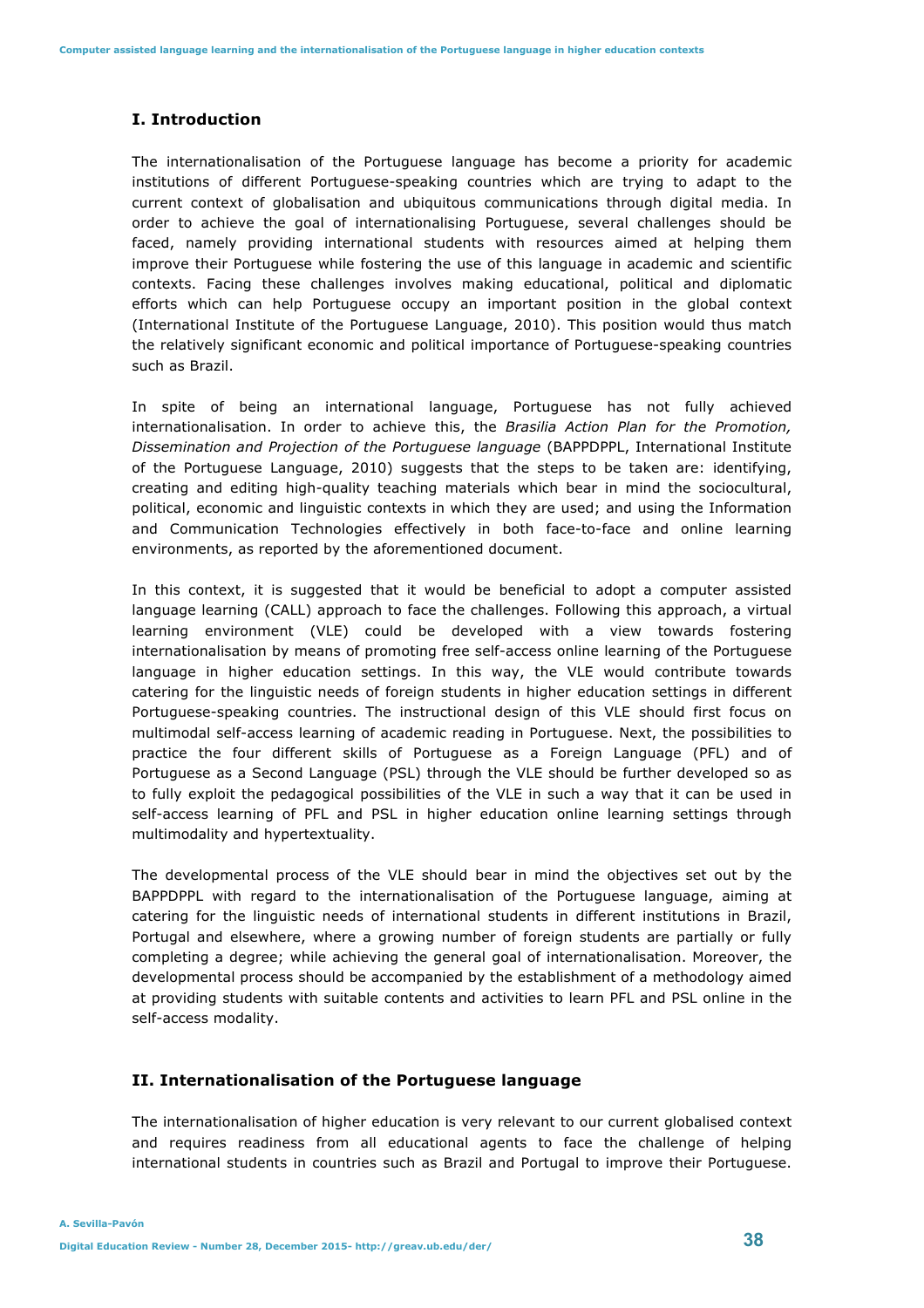Moreover, more academic and technical-scientific texts need to be produced in this language and disseminated among PFL/PSL teachers and learners.

Portuguese is the official language of 9 countries and territories in the world, each of them having multiple and varied geographic, cultural and political situations, these countries being Brazil, Mozambique, Angola, Portugal, Guinea-Bissau, East Timor, Macau and São Tomé and Príncipe. Those 9 countries and territories are actively involved in actions and initiatives aimed at keeping peace and good relations among themselves and with the surrounding countries in which other languages are spoken. In addition, they are working together towards the internationalisation of Portuguese and towards promoting the use of the Portuguese language so that it occupies a more relevant position in the world today (International Institute of the Portuguese Language, 2010).

When facing the different tasks involved by the internationalisation processes within higher education, it should be borne in mind that, as Stallivieri (2004) reminds us, the rapid globalisation process of the last decades urged universities to try and find new spaces and higher levels of internationalisation in order to be able to compete with other higher education institutions worldwide under the same conditions. In response to this, higher education institutions should be open to debates and ready to offer solutions to face different challenges posed by international academic cooperation and the need to periodically assess the internationalisation process (Stallivieri, 2004).

The internationalisation of a language can be understood as a set of processes through which a national language such as Portuguese becomes the language of several countries or the language chosen by the citizens of a country to become their second or foreign language (Castro, 2009). In spite of the fact that Portuguese is an international language with over 240 million speakers worldwide, which makes it one of the most widely spoken languages in the world; and even though it has an official status in the most important organisations of the different continents, such as the European Union in Europe, MERCOSUR in America and African Union in Africa; the goals set out by the BAPPDPPL regarding the full integration of Portuguese in international organisations have not been fully achieved yet.

The BAPPDPPL aims at developing strategies for the promotion and public dissemination of Portuguese and for the analysis of the state of development of international agreements such as the Orthographic Agreement. This document also addresses questions related to the importance of Portuguese in the diaspora and to the participation of the civil society while establishing the following priorities regarding linguistic promotion and internationalisation: identifying and editing reference teaching materials; distributing teaching materials adapted to the sociocultural, political and economic characteristics of the Member States of the International Institute of the Portuguese Language; and using the Information and Communications Technologies (ICT) in both face-to-face and distance learning modalities (International Institute of the Portuguese Language, 2010). Furthermore, the Plan intends to widen the educational offering in Portuguese for different kinds of audiences, the language used for specific purposes being a priority. The means proposed to achieve these goals would be the provision of ICT-based teaching resources and the development of instruments aimed at disseminating and promoting Portuguese learning. Another of their objectives is to encourage cooperation in the development of shared resources which are relevant for Portuguese learning and can help create the appropriate conditions of access to scientific, cultural and artistic repositories in Portuguese or related to Portuguese in some way (International Institute of the Portuguese Language, 2010).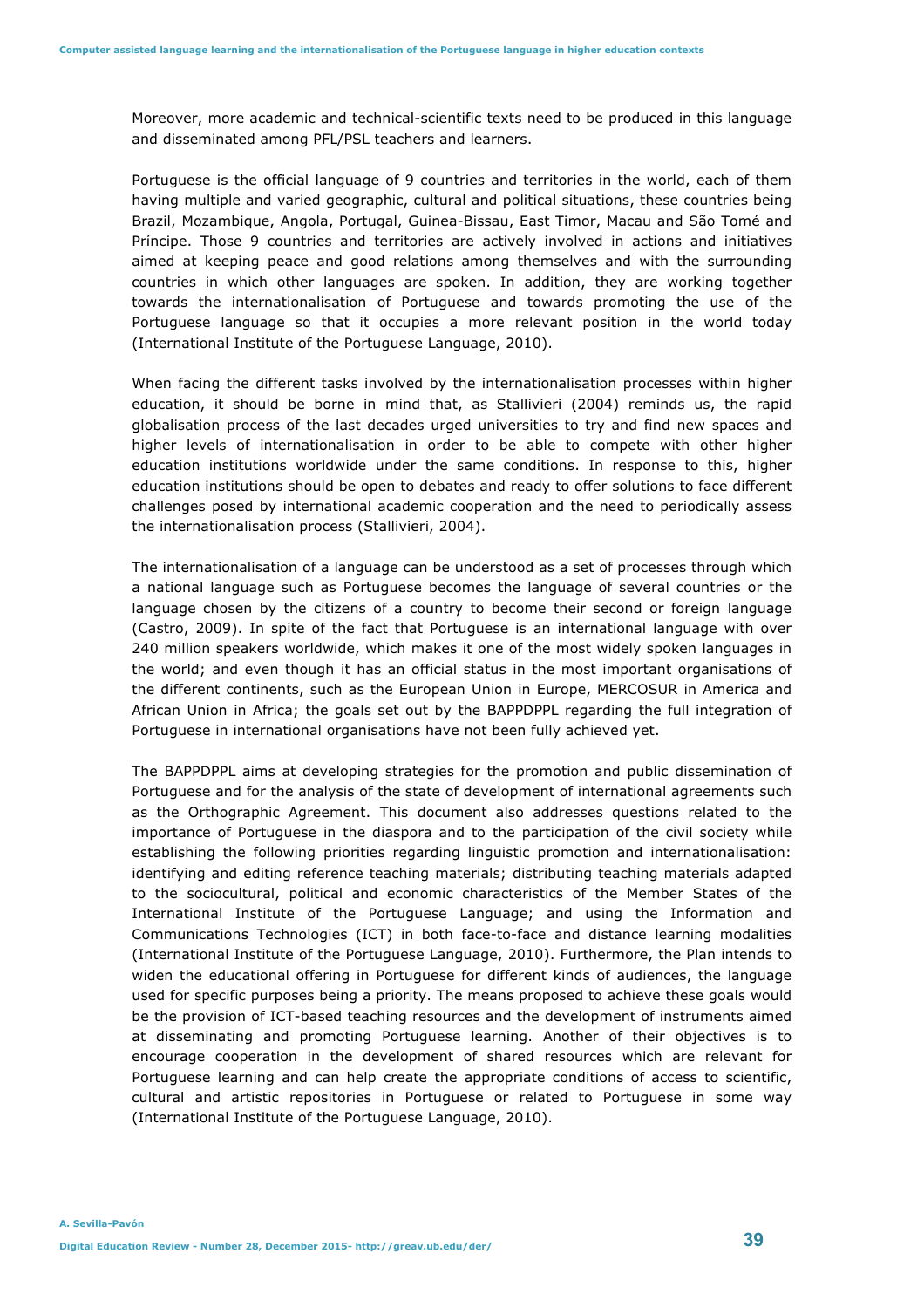#### **III. Computer assisted language learning**

The analysis of the role of ICT in the foreign language teaching and learning processes and in internationalisation should start by the interdisciplinary evaluation of the transformations undergone by education since the advent of these technologies and the emergence of a new participatory culture shared by internet users worldwide (Kessler, 2013) in which the effective use of technologies requires the development of new literacies, as new educational needs emerge. Moreover, this analysis demands studies and a theoretical consolidation grounded on solid and pedagogically-sound CALL principles (Gimeno-Sanz, 2010; Levy & Stockwell, 2006; Vinagre Laranjeira, 2010; and Kasper, 2000). ICT bring about new possibilities for learning without time-space constraints through e-learning, the three basic elements of e-learning being: subjects, pedagogy and objects (Ardizzone & Rivoltella, 2004). The interaction between these three elements in VLEs is flexible and thus it enables students to achieve different levels of autonomy which can be progressively increased through scaffolding (Bruner, 1978; Grabinger & Dunlap, 1996), within the Zone of Proximal Development (ZPD) suggested by Vygostky (1978). In this way, a VLE would be the ideal environment for the teacher to play the role of facilitator of the learning process instead of being considered as a knowledge provider (Gimeno-Sanz, 2009) who would encourage a coherent and critical use of ICT.

Collaboration and intercultural awareness are two of the most interesting possibilities brought about by the use of ICT and VLEs, as suggested by authors such as Warschauer & Kern, 2000; Belz, 2003; Mercer, 1994; and Debski, 1997. These authors adopt a socioconstructivist approach to learning based in Vygotsky's (1978) ideas and apply it to the study of activities with specific goals and to learning in different social groups and communities of practice, focusing on collaborative learning. In order to foster collaborative learning, students' active participation and involvement in their own learning process should be encouraged in such a way that knowledge results from different negotiation processes through community members. Knowledge should therefore be constructed through discussion and collaborative work between individuals who reach an agreement (Romanó, 2003). Because ICT overcome time-space constraints and connect people worldwide, they can be considered as very suitable to foster collaborative learning.

When developing a VLE for Portuguese learning, it should be taken into account that the bigger the integration into different devices, the more opportunities for languages learning students will have. An integration of a VLE into mobile devices would make it compatible with any of these devices: handlehelds such as smartphones, cellphones, Personal Digital Assistants (PDAs), palmtops, laptops, tablets, etc., thus responding to the increase in the use of mobile technologies and the growing democratisation and popularity of internet access. At the same time, it would be a way to overcome the time-space constraints of faceto-face teaching modalities, enabling an easier, wide-spread "any time, any place" access to educational content. This in turn would increase the opportunities, quantity and variety of accessible teaching resources. Meanwhile, the opportunities for and the democratisation of education and social participation would increase by means of fostering linguistic and digital literacies. In the case of PFL/PSL, teaching and promoting the Portuguese language within higher education contexts would be crucial in fostering internationalisation.

The notion of literacy is another element to be considered, since it is a key element of nowadays' globalised and hyper-connected societies in which ICT have become more and more present in every individual's personal and professional life. The term "literacy" should not be understood as restricted to the definitions related to basic writing and reading skills but rather as a complex term which has evolved because of different socioeconomic, political, historical and cultural transformations. During this process of transformation, the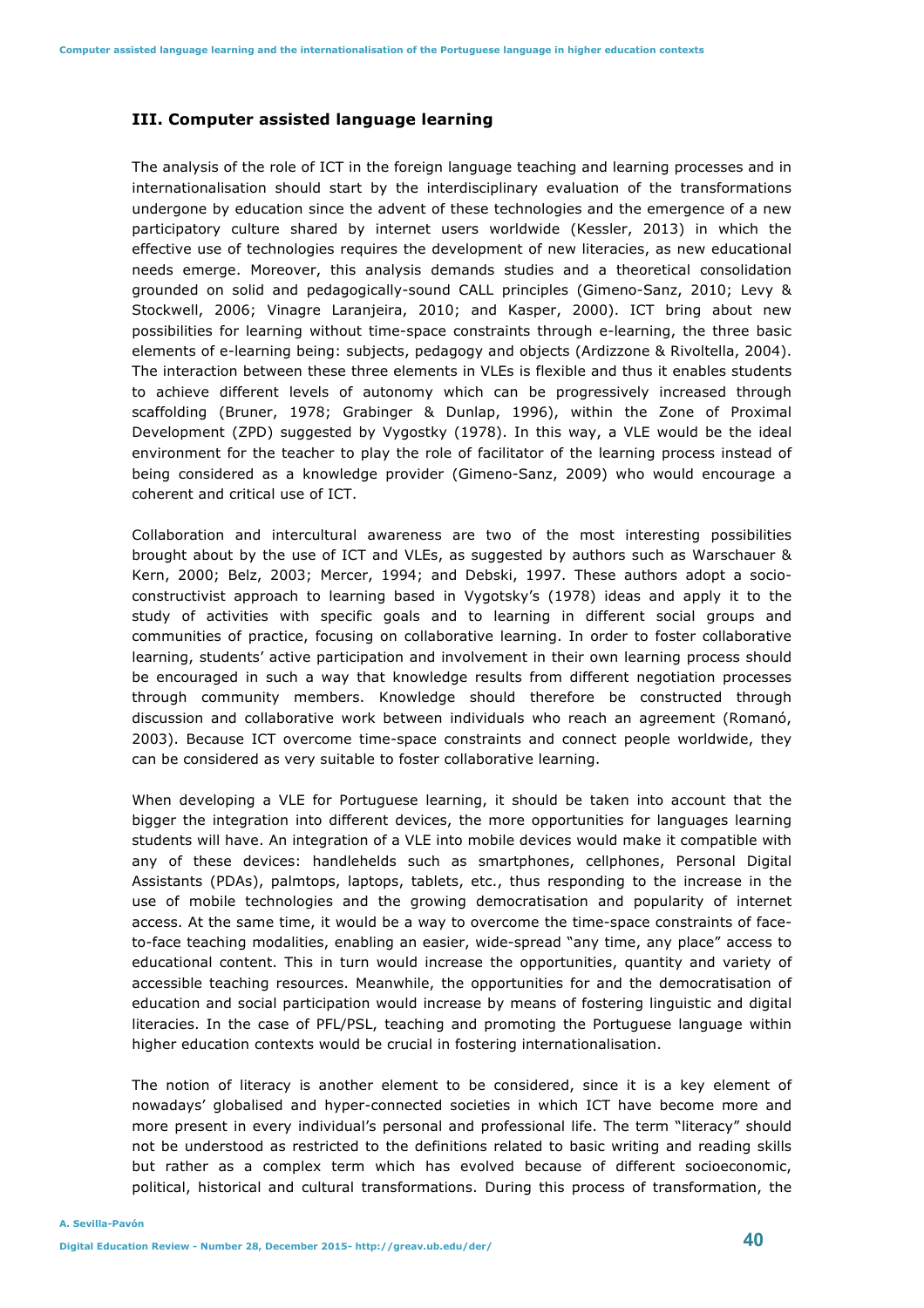term "literacy" has come to refer to the development of a set of reading and writing skills that constitute social practices instead of involving just knowing how to read and write mechanically. In addition, it is becoming increasingly common to use this term in its plural form "literacies" (as opposed to the singular and less comprehensive term "literacy"), thus underlining its multifaceted character and its relation with cognitive development which in turn might be related to the use of technologies (Monereo & Romero, 2008), as social practices mediate technology use **(**Lankshear & Knobel, 2008). Therefore, "literacies" could be understood as "multiliteracies", a term that better reflects the complex universe of informational and digital literacies (Soares, 2002; Lankshear & Knobel, 2008; Buzato, 2007).

One of the big challenges with regards to literacies has to do with the improvement of the performance indicators of the educational system and with the development of didactic methodologies which allow for the introduction of ICT resources into the teaching-learning processes as facilitating elements for the development of digital literacies, as pointed out by the Brazilian Centre of ICT Studies (Brazilian Internet Steering Committee, 2011). The digital advances of recent years, together with the increasing demand, seem to confirm the growth potential of blended and online teaching-learning modalities within VLEs which foster the development of learning activities without time-space constraints. The proposed VLE might contribute towards the development of multiliteracies, the normalisation (Bax, 2003, 2011) of computer-assisted language learning in educational settings, the development of new teaching-learning methodologies and the promotion of the presence and importance of the Portuguese language in international settings.

#### **IV. Multimediality and hypertextuality**

VLEs present certain characteristics which can favour learning within a digital setting such as multimodality, interactivity and hypertextuality. Both multimodality and interactivity are linked to hypertextuality: the former two elements affect the organisation of the different elements shown in a screen and the way they are interlinked by means of hypertexts. In addition, VLEs demand more autonomous and digitally-literate students capable of processing reading through those VLEs (Braga & Schlindwein, 2007).

According to Jewitt (2006), the design of multimedia resources within computer applications allows for the combination of movement, sounds, static images, moving images and written input in the same linguistic layer, which in turn fosters the reorganisation of social practices and, thus, of learning. This has to do with the emergence of a new "hyper-collaborative participatory culture that has become ubiquitous across the Internet" (Kessler, 2013), thanks to the emergence of Web 2, the Social Web. Students today have come to be considered as insiders or digital natives (Prensky, 2001), as they were born after the widespread presence of digital technologies in western societies and are therefore familiar with the use of ICT.

In this context, learning is understood as a process which is mediated by multimodality and hypertextuality. The focus shifts from purely linguistic contents to cultural contents and multimodal elements that are interconnected in a non-linear manner so as to foster more comprehensive and meaningful learning. Although the different meanings and interconnections provided by the different modes might cause tensions, it is important to provide students with this variety of modes so that their learning improves while they are overcoming those tensions or conflicts, allowing for students' critical reflections. Therefore, multimodality and hypertextuality have a positive impact on learning, as they provide students with new opportunities to engage on learning when making meaning out of the myriad of input provided by the different modes and the construction of learning (Jewitt,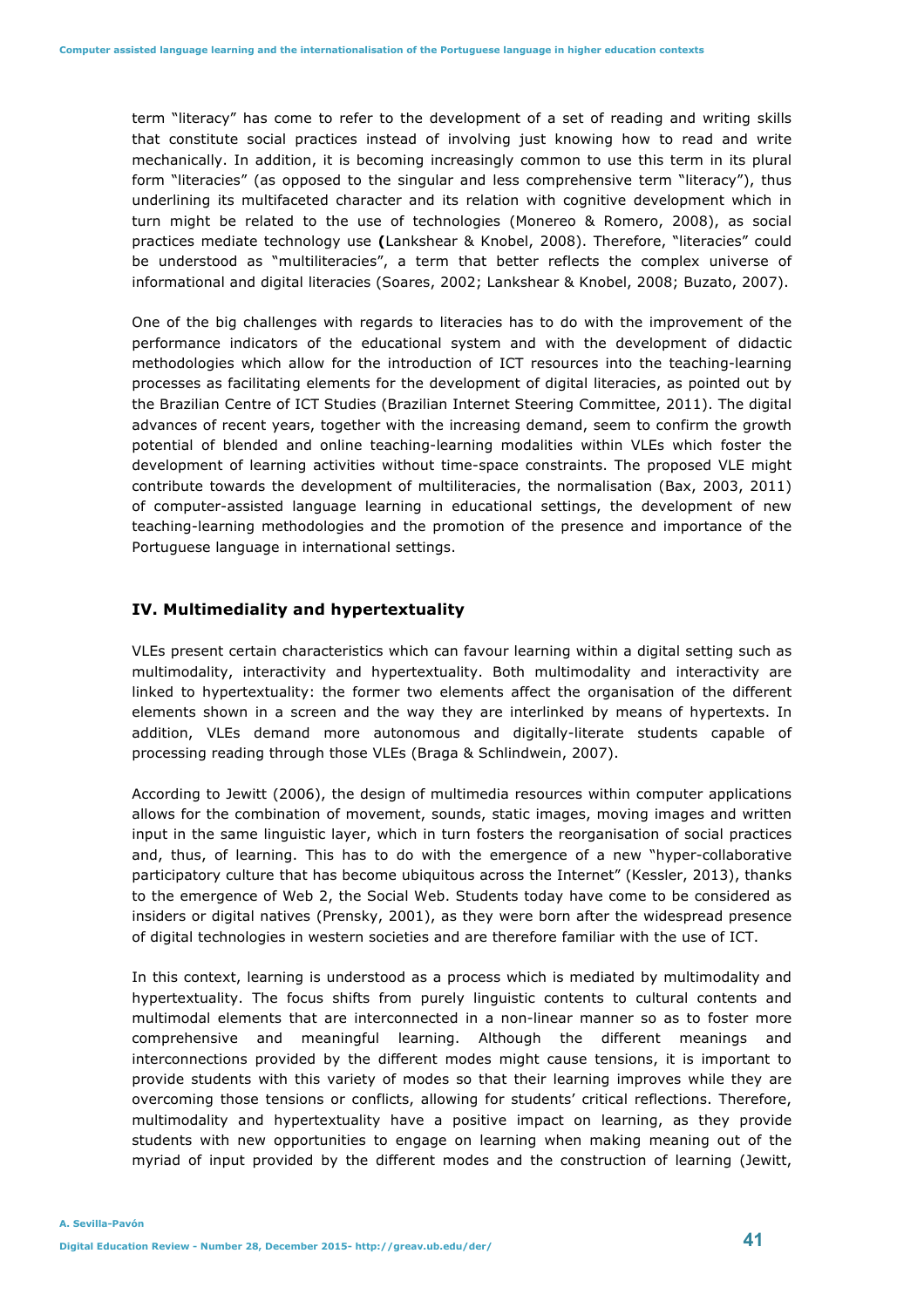2006) by means of connecting previously-acquired knowledge with new contents and experiences.

## **V. Final remarks**

The internationalisation of the Portuguese language, which has become a priority for academic institutions of different Portuguese-speaking countries which are trying to adapt to the current context of globalisation and ubiquitous communications through digital media, can be approached by computer-assisted language learning in an effort to face the challenges involved.

A VLE aimed at helping learners of Portuguese improve their linguistic level could positively contribute to the fulfillment of the goals set out by the International Institute of the Portuguese Language. This contribution could be based on providing international students with resources aimed at helping them improve their level of Portuguese while fostering the use of Portuguese in academic and scientific contexts.

The current context of globalisation is characterised by the internationalisation efforts of different universities worldwide. Many of those universities are based in Portuguese-speaking countries, namely Brazil and Portugal, which receive every year a growing number of international students willing to complete their full degree or part of it at these institutions. The different universities can devise strategies aimed at enhancing the importance of the Portuguese language in the academic world, like developing VLEs and other CALL resources to help Portuguese universities match the relatively important role of Portuguese-speaking countries such as Brazil internationally, both economically and politically.

## **References**

- Ardizzone, P. & Rivoltella, P. C. (2004). *E-learning. Métodos e instrumentos para la innovación de la enseñanza universitaria*. Málaga: Ediciones Aljibe.
- Bax, S. (2003). CALL past, present and future. *System*, 31, 13-28.
- Bax, S. (2011). Normalisation revisited: The effective use of technology in language education. *International Journal of Computer Assisted Learning and Teaching*, 1(2), 1-15.
- Belz, J. A. (2003). Linguistic perspectives on the development of intercultural competence in telecollaboration. *Language Learning & Technology*, 7 (2), 68-117.
- Braga, D. B. & Schlindwein, A. F. (2007). Estudo auto-monitorado de leitura em língua inglesa por alunos graduandos: reflexões sobre o efeito de diferentes estilos de percepção. *Revista de Estudos Lingüísticos Veredas*, 2, 118-132.
- Bruner, J. S. (1978). The role of dialogue in language acquisition. In A. Sinclair, R., J. Jarvelle, and W. J.M. Levelt (eds.), *The Child's Concept of Language*. New York: Springer-Verlag.
- Buzato, M. E. K. (2007). Desafios empírico-metodológicos para a pesquisa em letramentos digitais. *Trabalhos em Linguística Aplicada*, 46 (1), 45-62.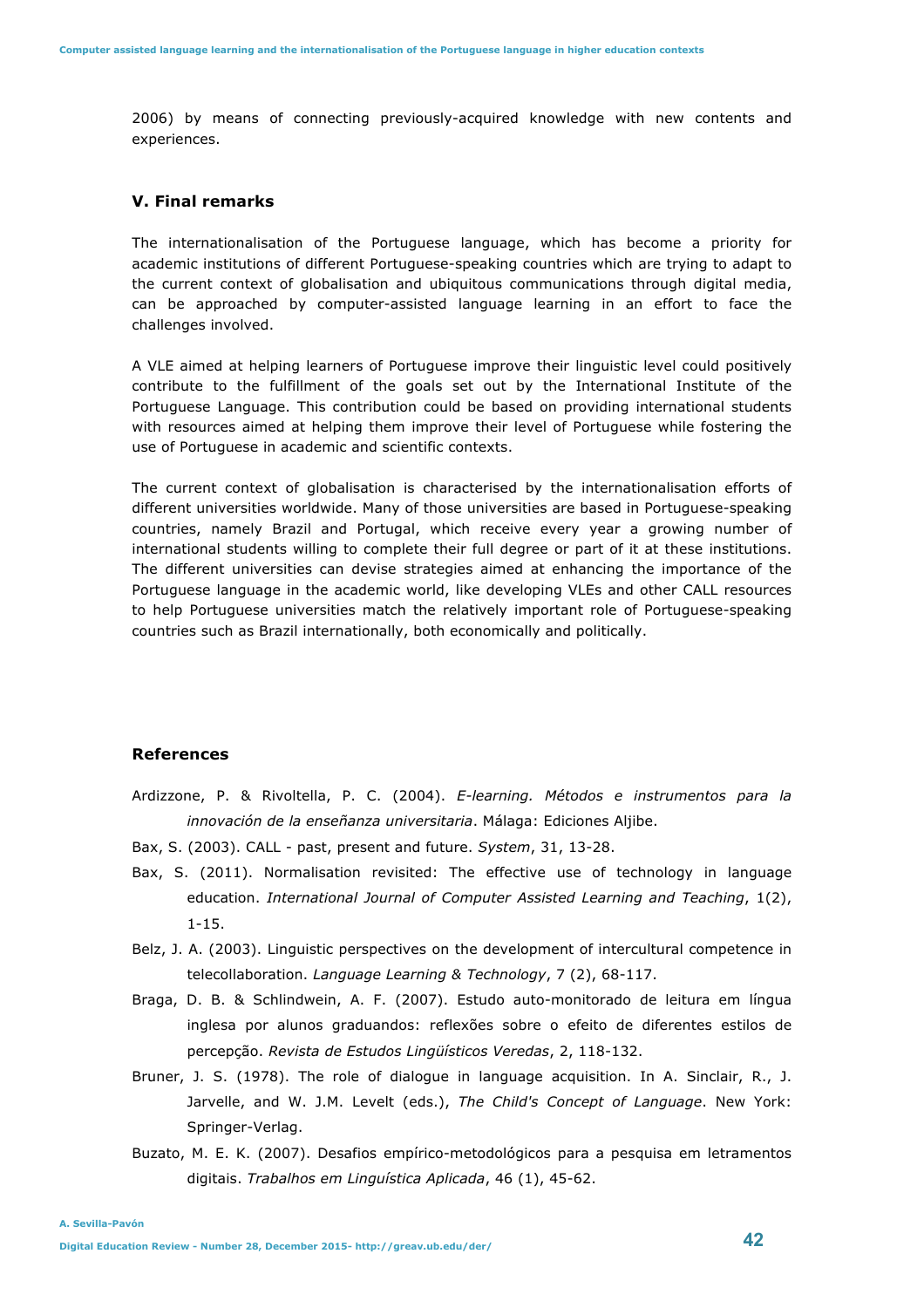- Castro, I. (2009). A Internacionalização da Língua Portuguesa. Presentation delivered at the *Colóquio sobre a Internacionalização da Língua Portuguesa*, Associação Sindical dos Diplomatas Portugueses, Lisbon, Portugal.
- Brazilian Internet Steering Committee (Comitê Gestor da Internet no Brasil) (2011). (Coord.). Pesquisa sobre uso das Tecnologias da Informação e Comunicação nas Escolas Brasileiras - TIC Educação 2011, retrieved from: http://cgi.br/publicacoes/pesquisas/, last accessed: 08.11.2013.
- Debski, R. (1997). Support of creativity and collaboration in the language classroom: A new role for technology. In R. Debski et al. (Eds.), *Language Learning Through Social Computing* (pp. 41-65), Melbourne: ALAA & The Horwood Language Centre.
- Gimeno-Sanz, A. (2010). Intermediate Online English: An attempt to increase learner autonomy. Teaching English with Technology. *Developing Online Teaching Skills Special Issue,* 10 (2), 35-49.
- Gimeno-Sanz, A. (2009). How can CLIL Benefit from the Integration of Information and Communications Technologies? In M. L. Carrió Pastor (Ed.) *Content and Language Integrated Learning: Cultural Diversity* (pp. 77 – 102). Bern: Peter Lang.
- Grabinger, S. & Dunlap, J. C. (1996). Encourage Student Responsibility. In P. A. M. Kommers, S. Grabinger & J. C. Dunlap (Eds.) *Hypermedia Learning Environments: Instructional Design and Integration* (pp. 211-226). New Jersey: Lawrence Erlbaum Associates.
- Instituto Internacional da Língua Portuguesa (2010). *Plano de Ação de Brasília para a Promoção, a Difusão e a Projeção da Língua Portuguesa*, retrieved from: http://iilp.files.wordpress.com/2011/06/plano-de-ac3a7c3a3o-debrasc3adlia\_mar\_20101.pdf, last accessed 06.11.2013.
- Jewitt, C. (2006). *Technology, literacy and learning: a multimodal approach.* London: Routledge.
- Kasper, L. (2000). New technologies, new literacies: Focus discipline research and ESL learning communities. *Language Learning and Technology*, 4 (2), 105–128.
- Kessler, G. (2013). Collaborative Language Learning in Co-Constructed Participatory Culture. *CALICO Journal*, 30 (3), 307-322.
- Lankshear, C. & Knobel, M. (Eds.) (2008). *Digital Literacies: Concepts, Policies and Practices.* New York: Peter Lang.
- Levy, M. & Stockwell, G. (2006). *CALL Dimensions: Options and Issues in Computer-Assisted Language Learning*. New Jersey: Erlbaum Associates.
- Monereo Font, C. & Romero Los, M. (2008). Entornos virtuales de aprendizaje basados en sistemas de emulación socio-cognitiva. In C. Coll Salvador & C. Monereo Font (Coord.), *Psicología de la educación virtual* (pp. 194-212). Barcelona: Graó.
- Mercer, N. (1994). Neo-Vygotskyan theory and classroom education. In B. Stierer e J. Maybin (Eds.), *Language, Literacy and Learning in Educational Practice* (pp. 92-109). Bristol: Multilingual Matters Ltd.
- Prensky, M. (2001) Digital Natives, Digital Immigrants Part 1, *On the Horizon*, 9 (5): 1-6.